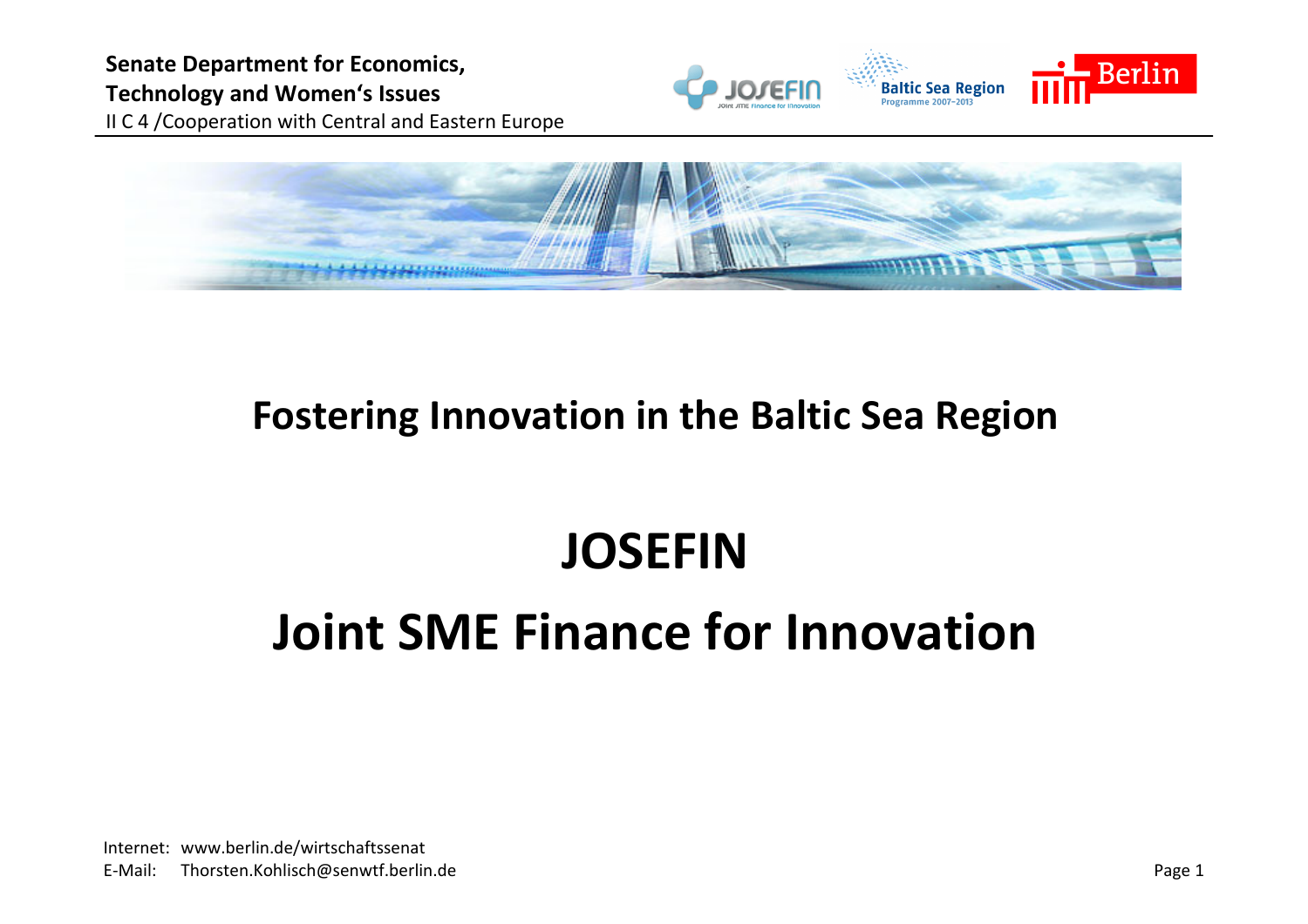### Senate Department for Economics, Technology and Women's Issues



II C 4 /Cooperation with Central and Eastern Europe



#### **JOSEFIN Project Information:**

- •INTERREG IV B Baltic Sea Region Programme
- •1st call approval (October 24th, 2008)
- •Priority: Fostering Innovations
- • Objective: Support of transnational cooperation projects between SMEs and/or research institutions to foster innovation in the Baltic Sea Region
- • Budget: 4.120.237 EUR (Total) 3.544.130 EUR (ERDF)252.000 EUR (ENPI)324.107 EUR (Norwegian Fund)



**■** non-EU States

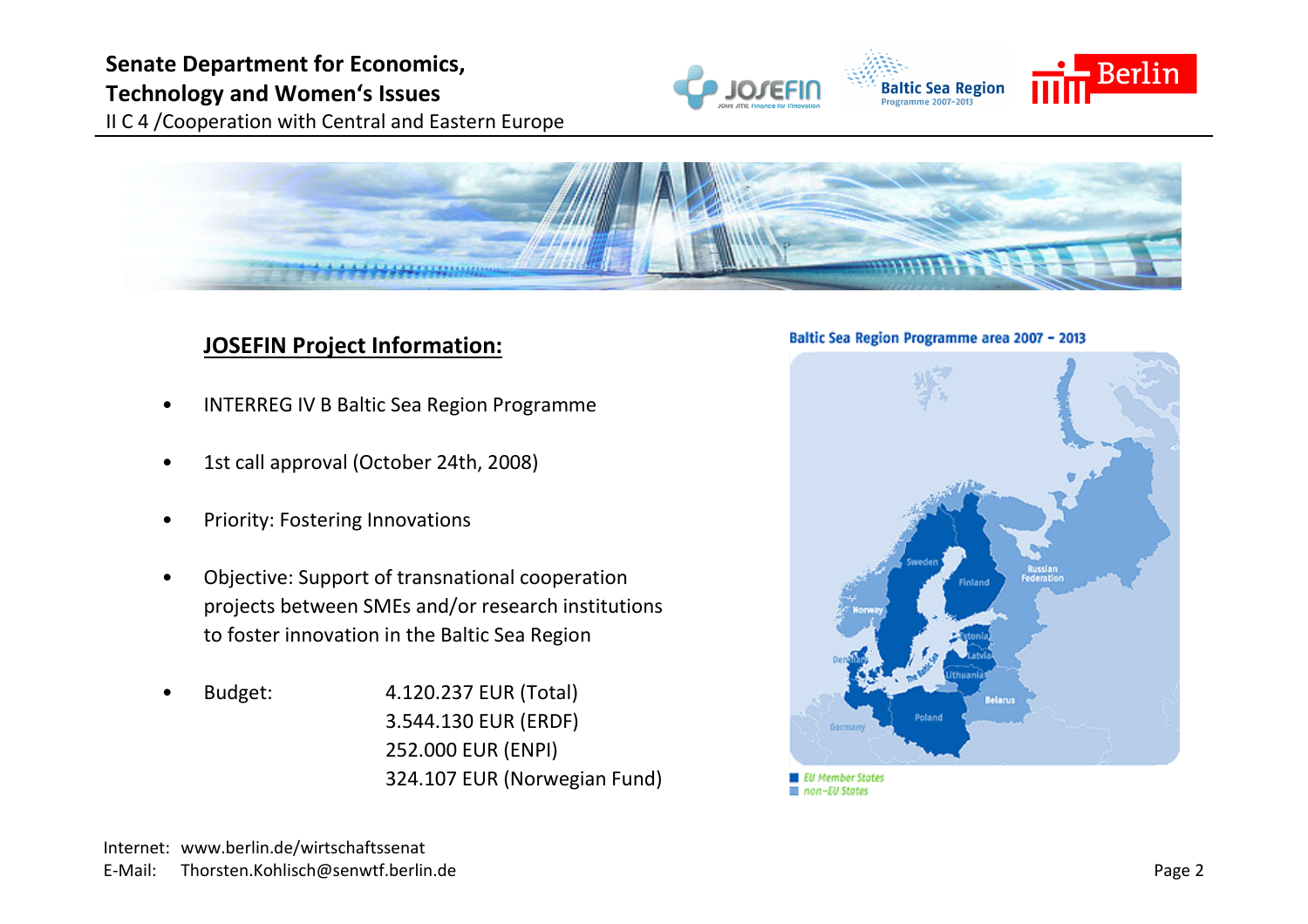



#### JOSEFIN Background:

- •2005 – 2007: INTERREG III C Project TEICO-Net
- •Exchange of experience in the field of regional SME support policy
- • B2B-Matching-Workshops for technology-oriented SMEs in Borlänge, Szczecin, Riga, Poznan, Vilnius, Wroclaw, Berlin and Potsdam
- • Regional Partners: Zachodniopomorskie, Wielkopolskie, Dolnoslaskie/ Wroclaw, Berlin, Brandenburg
- • Final conference on February 14th, 2007 in Potsdam: Signing of TEICO-Net Charta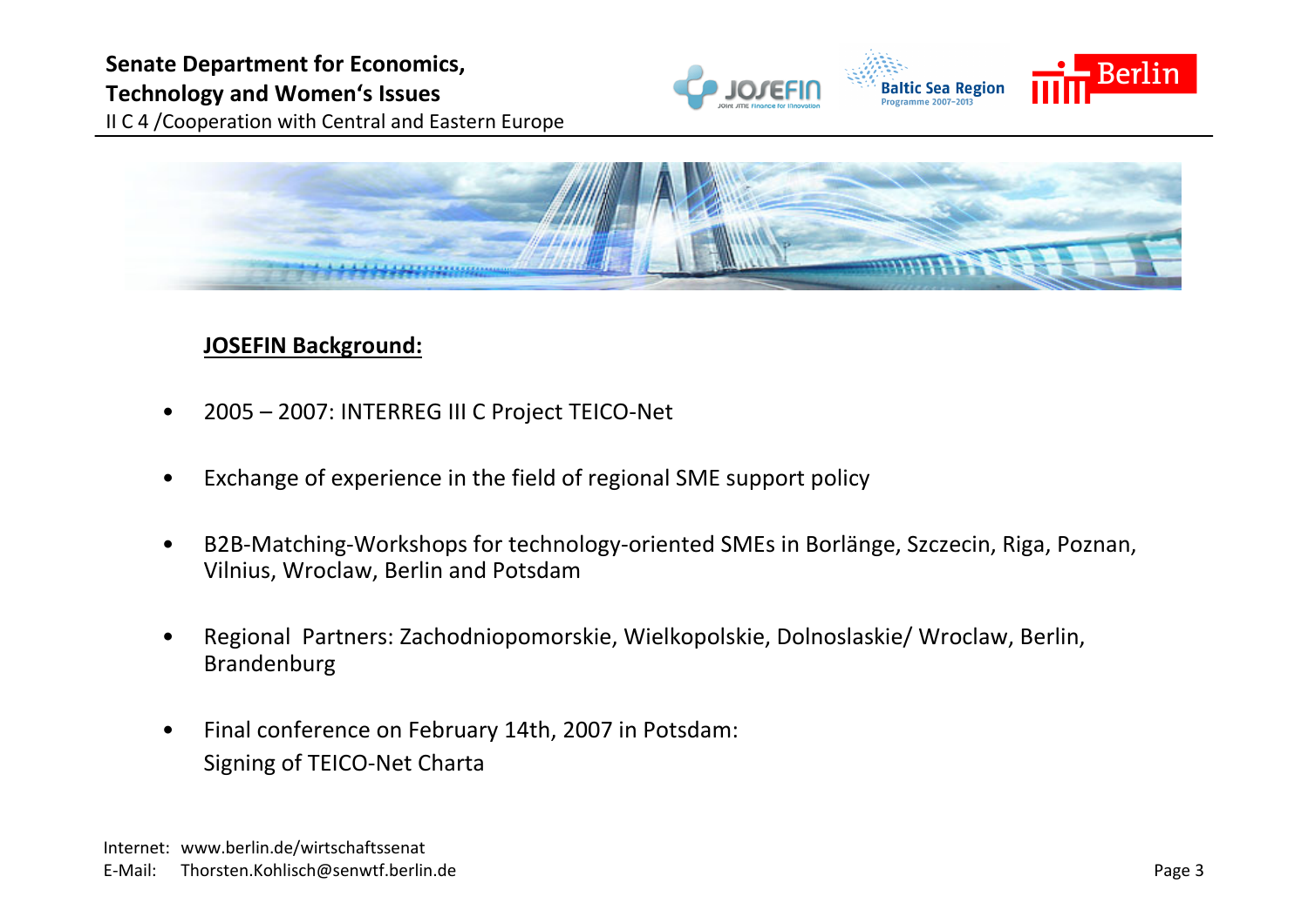

#### JOSEFIN Content:

- • Provision of financial support for joint innovation and internationalisation projects of SMEs and/ or research institutions and their commercial exploitation
- • Development and implementation of risk-sharing instruments to improve access to finance for SMEs in the Baltic Sea Region
- • Individual coaching for SMEs to prepare and successfully implement the transnational cooperation projects
- •Improvement of regional innovation and development policies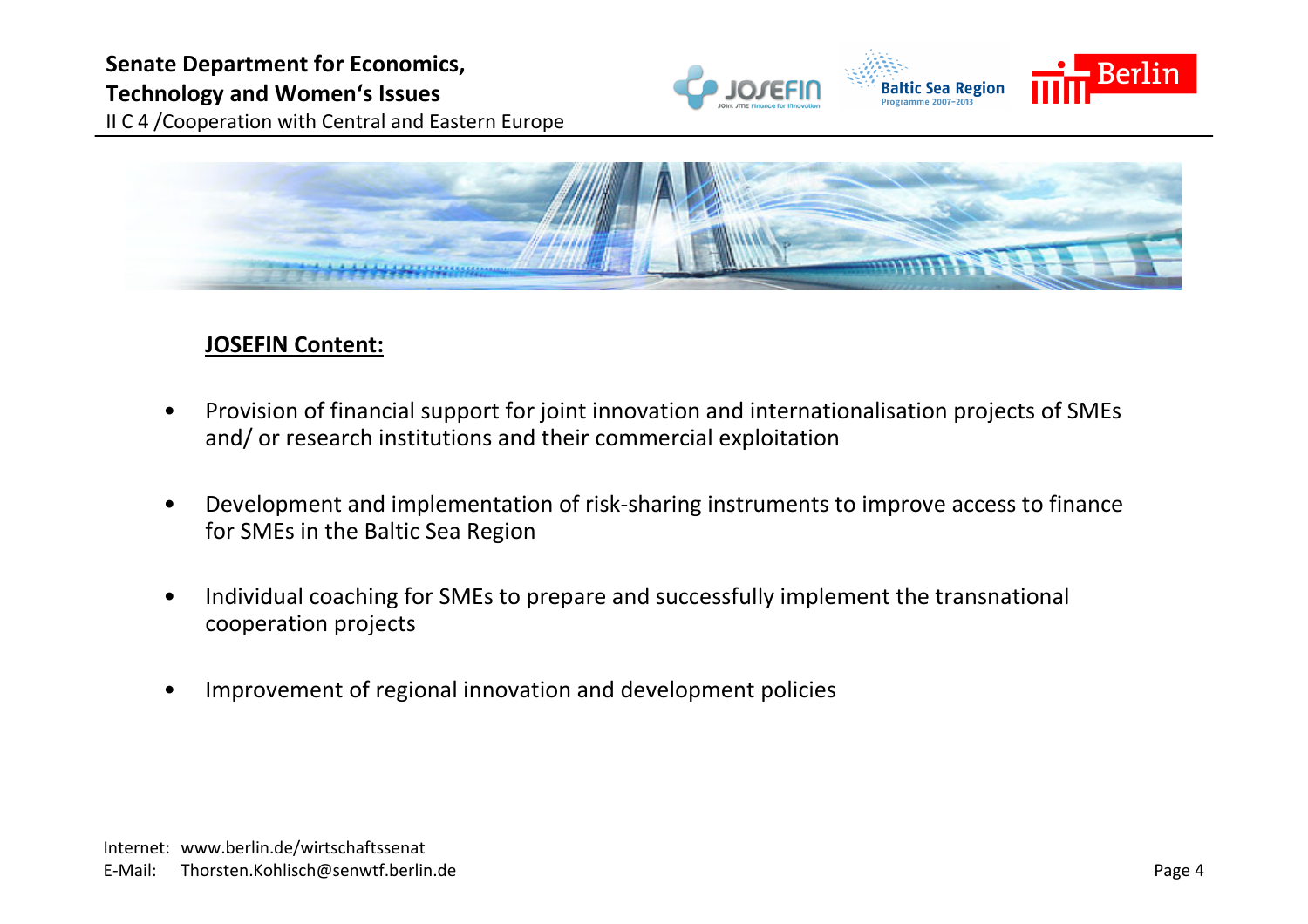

II C 4 /Cooperation with Central and Eastern Europe



#### JOSEFIN Partnership:

- • Broad geographical coverage of the Baltic Sea Region and the cooperation area of the Oder-Partnership:
	- PL Dolnoslaskie, Lubuskie, Wielkopolskie, Zachodniopomorskie
	- GER Berlin, Brandenburg, Mecklenburg-Western Pomerania<br>EST Estonia
	- **Estonia**
	- LV Latvia
	- LT Lithuania
	- Dalarna/Sweden
	- <sup>N</sup> Oslo og Akershus
	- RUS St. Petersburg (?)
- • State-owned structural banks/ fund entities, Innovation- and Technology Centers (Enterprise Europe Network), Business Support Agencies, Regional Authorities